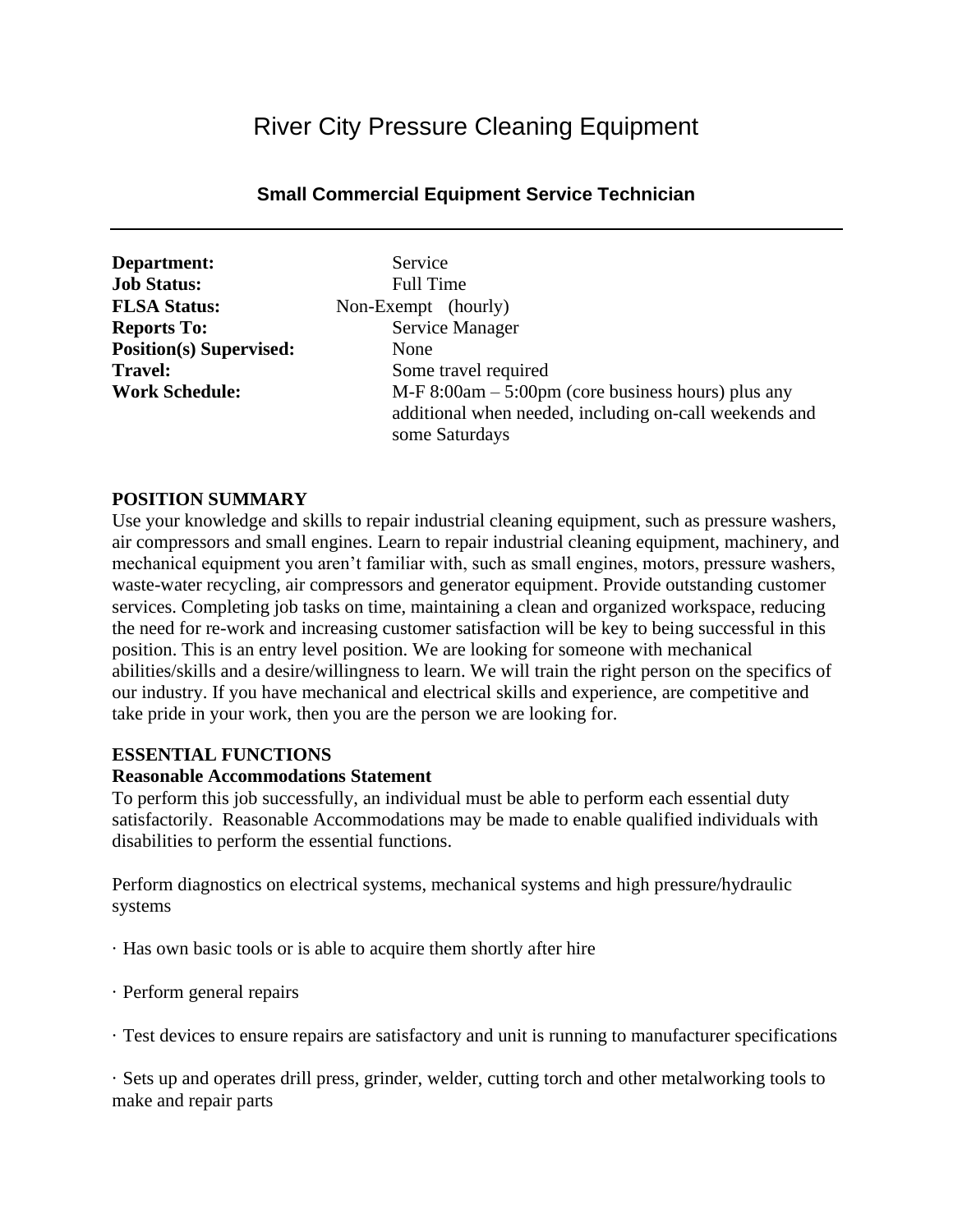- · Initiates purchase order for parts and machines
- · Set up, service and deliver detergents and dispensary systems
- · Keep service truck fully stocked with tools and parts most commonly used for field repairs
- · Help maintain a clean and sanitary environment in office, workspace and common areas

· Use digital devices to manages jobs, complete work orders, communications with customers and coworkers and accept payments

# **POSITION QUALIFICATIONS**

## **Competencies**

- · Problem Solving
- · Technical Skills
- · Mechanical and Electrical Skills
- · Mathematical Skills
- · Customer Service
- · Teamwork
- · Communication Skills
- · Safety and Security
- · Attendance/Punctuality
- · Innovation

# **SKILLS & ABILITIES**

**Education and/or Experience:** 1+ years' related experience and/or training preferably as a service technician. Must have own tools.

**Other Requirements:** Must be able to travel to clients' sites to respond to service calls. This is a full-time position, Monday through Friday, plus on-call and overtime when needed.